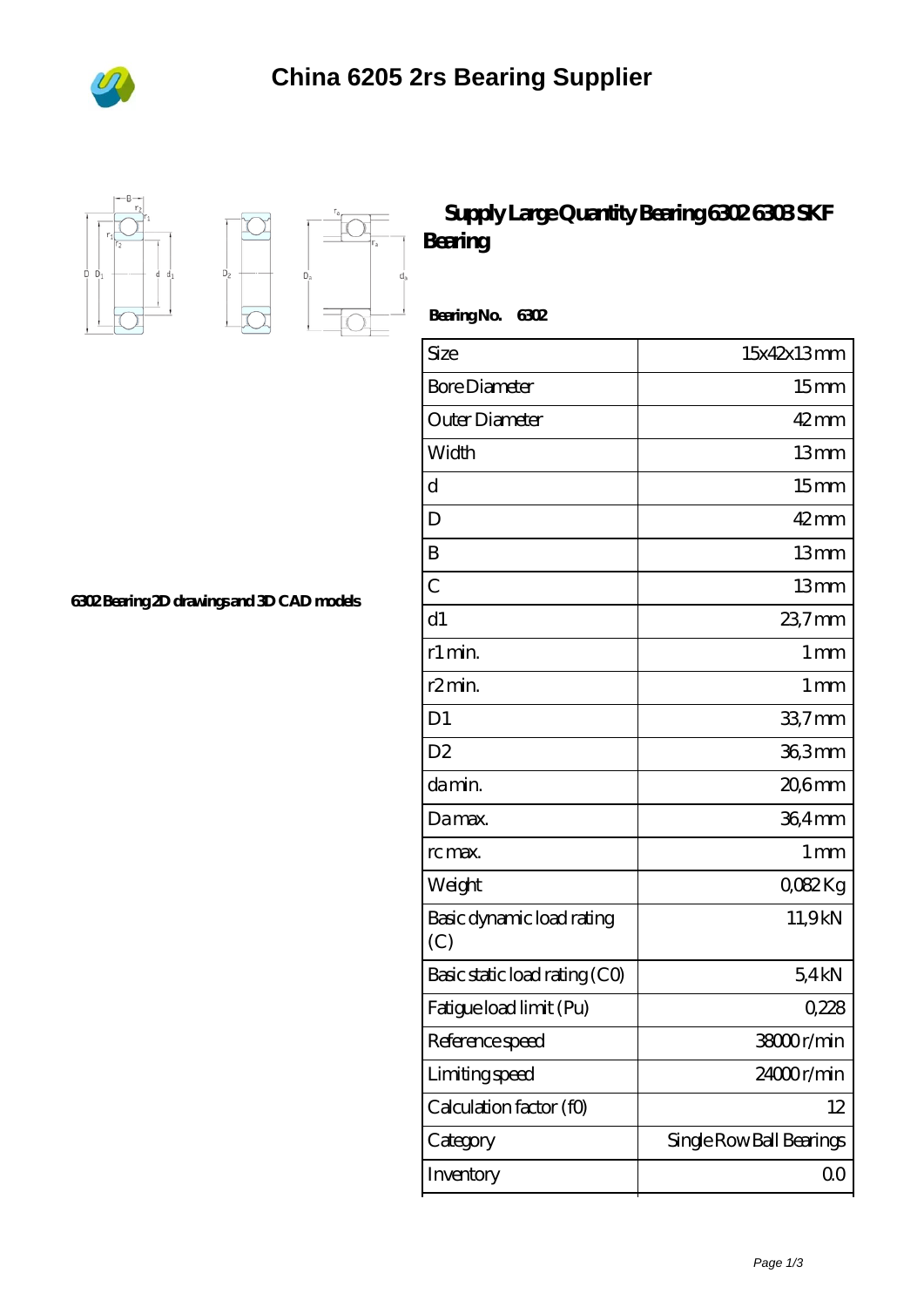

## **[China 6205 2rs Bearing Supplier](https://m.bi-countytransitway.com)**

| Manufacturer Name                  | <b>SKF</b>                                                                                                                                                                   |
|------------------------------------|------------------------------------------------------------------------------------------------------------------------------------------------------------------------------|
| Minimum Buy Quantity               | N/A                                                                                                                                                                          |
| Weight / Kilogram                  | 0083                                                                                                                                                                         |
| Product Group                      | <b>BOO308</b>                                                                                                                                                                |
| Enclosure                          | Open                                                                                                                                                                         |
| Precision Class                    | ABEC 1   ISO PO                                                                                                                                                              |
| Maximum Capacity / Filling<br>Slot | No                                                                                                                                                                           |
| Rolling Element                    | <b>Ball Bearing</b>                                                                                                                                                          |
| Snap Ring                          | No                                                                                                                                                                           |
| <b>Internal Special Features</b>   | No                                                                                                                                                                           |
| Cage Material                      | Steel                                                                                                                                                                        |
| Internal Clearance                 | CO-Medium                                                                                                                                                                    |
| Inch - Metric                      | Metric                                                                                                                                                                       |
| Long Description                   | 15MM Bore; 42MM<br>Outside Diameter; 13MM<br>Outer Race Diameter;<br>Open; Ball Bearing; ABEC 1<br>ISO PO, No Filling Slot; No<br>Snap Ring, No Internal<br>Special Features |
| Category                           | Single Row Ball Bearing                                                                                                                                                      |
| <b>UNSPSC</b>                      | 31171504                                                                                                                                                                     |
| Harmonized Tariff Code             | 8482105068                                                                                                                                                                   |
| Noun                               | Bearing                                                                                                                                                                      |
| Keyword String                     | Ball                                                                                                                                                                         |
| Manufacturer URL                   | http://www.skf.com                                                                                                                                                           |
| Manufacturer Item Number           | 6302                                                                                                                                                                         |
| Weight/LBS                         | 0.18                                                                                                                                                                         |
| Outer Race Width                   | 0512Inch   13Millimeter                                                                                                                                                      |
| <b>Bore</b>                        | 0.591 Inch   15 Millimeter                                                                                                                                                   |
| Outside Diameter                   | 1.654 Inch   42 Millimeter                                                                                                                                                   |
| $d_1$                              | 23.7mm                                                                                                                                                                       |
| $D_2$                              | 36.23mm                                                                                                                                                                      |
|                                    |                                                                                                                                                                              |